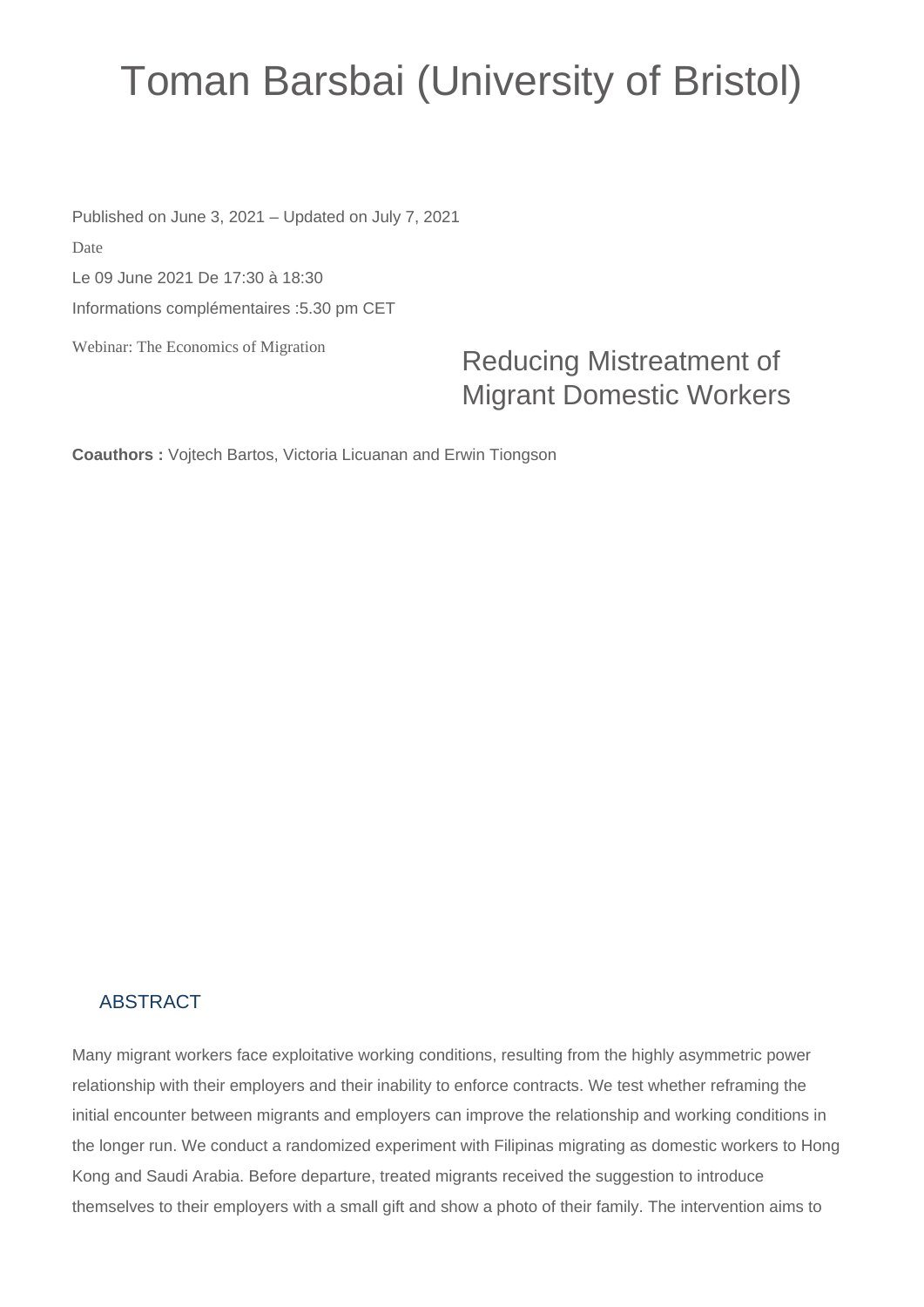portray the migrant as a human being with a family and good intentions, thus potentially increasing the moral cost for the employer to mistreat the migrant. Two years later, treated migrants report better treatment by the employers and reductions in mistreatment. They are also more likely to still work for their employer or plan to continue doing so. We also observe positive effects on migrants' households in the Philippines. To better understand the mechanism, we conduct online experiments with potential employers in Hong Kong and the Middle East. These experiments suggest that the effect is due to decreased social distance, not reciprocity.

## **[Register\(https://us02web.zoom.us/webinar/register/WN\\_p5cs-\\_TkTiSLflbafq0uMQ\)](https://us02web.zoom.us/webinar/register/WN_p5cs-_TkTiSLflbafq0uMQ)**



**[\(https://sites.google.com/view/tomanbarsbai/about\)Toman Barsbai\(https://sites.google.com/view](https://sites.google.com/view/tomanbarsbai/about) [/tomanbarsbai/about\)](https://sites.google.com/view/tomanbarsbai/about)**

[University of Bristol\(http://www.bristol.ac.uk/\)](http://www.bristol.ac.uk/)



*Andreas Steinmayr/)* uce/index.html.en)

**Dean Yang**[\(https://sites.lsa.umich.edu/deanyang/\)](https://sites.lsa.umich.edu/deanyang/) [University of Michigan\(https://umich.edu/\)](https://umich.edu/)